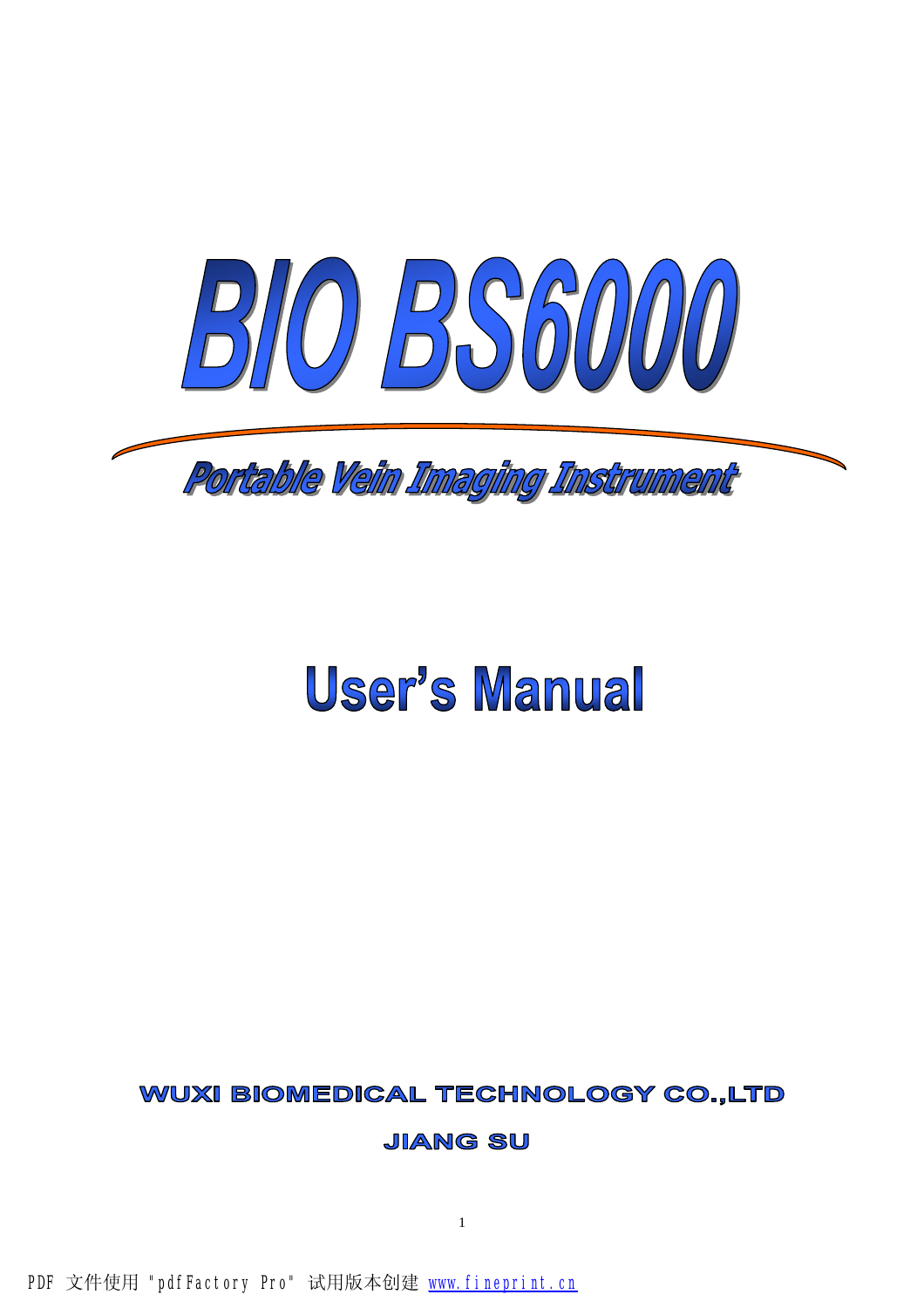#### **Product Principle and Application:**

The infrared light as kind of invisible light widely exists in nature; Such as sunlight, heater etc. Hemoglobin in the blood absorbing infrared light is different from other organizations; Hemoglobin in subcutaneous blood vessels will absorb more infrared light, while absorption by other organizations are less, so that we can distinguish the blood vessels and other organizations in infrared images . Infrared image is taken by infrared camera, after optimization and highlighting the color & shape by professional image processing software, then output the pictures on the screen, we can clearly see the subcutaneous vascular distribution, location, direction, etc. During infusion and blooding , medical staffs can easily to find blood vessels , to improve efficiency and reduce the patient's pain.

#### **[Applicable range and contraindications]**

This product is applicable to assist observation and search for subcutaneous blood vessels, no definite contraindication.

## **[Product Specifications]**

Product model: BS6000 Dimension ( head ): 155 x49x38mm (length\*width\*height) Dimension(Main body): 183x131x38mm (length\*width\*height) Best imaging distance : 140-180mm Imaging depth : 10mm Minimum vein detection diameter: 0.2mm Display: 7 inches, screen resolution 1280x960 Infrared light source wavelength: 850nm Camera lens: 6 mm Power dissipation : 6 W Adapter input voltage: AC ~ 220 v Battery capacity: 7600 mah Battery working time: 7 hour Weight (net weight) : 0.62 kg

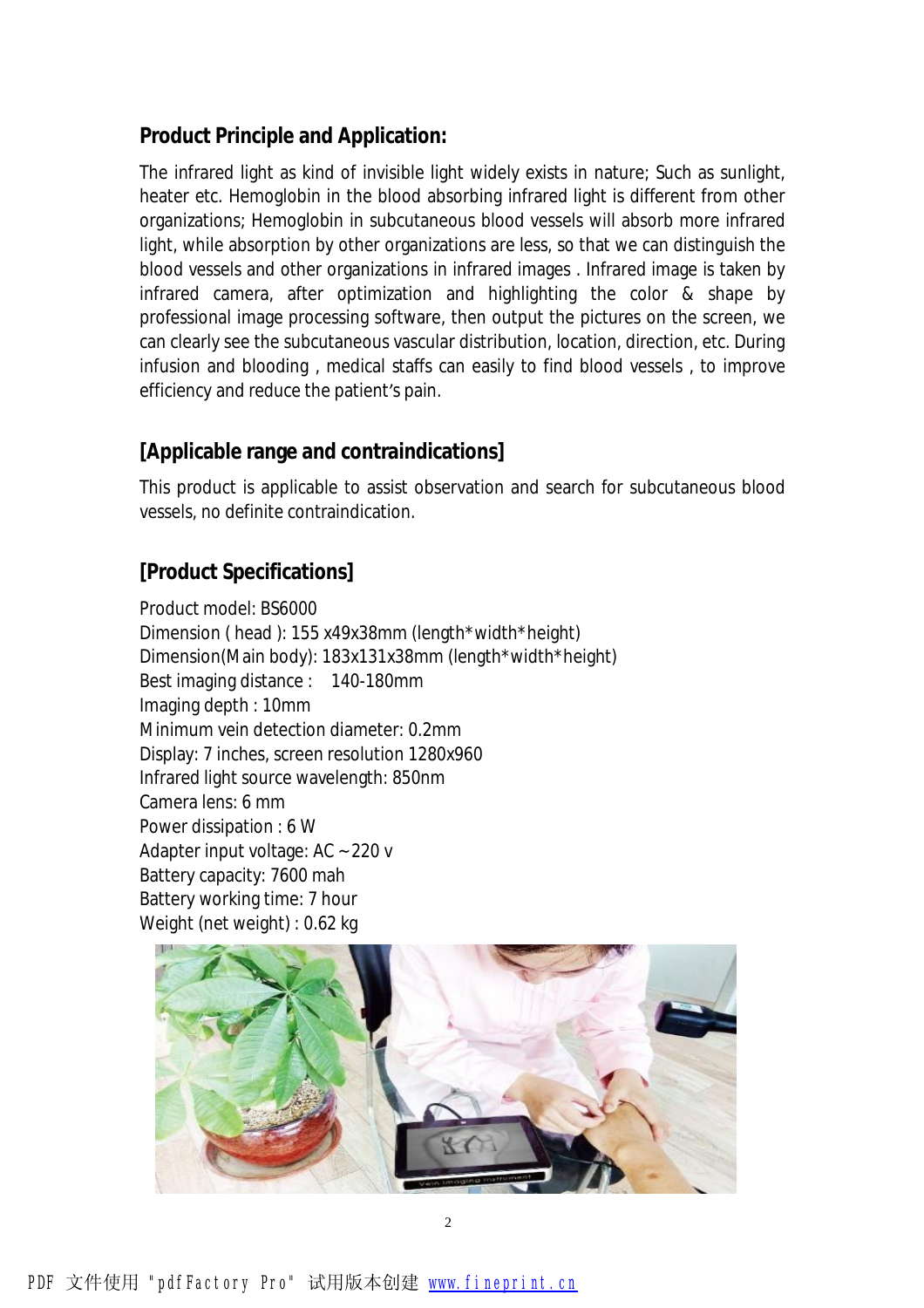#### **[Instrument Head]**



Instrument head structure diagram

1- camera and infrared LED 2- handle 3-Orientation mark



## **[Main Body]**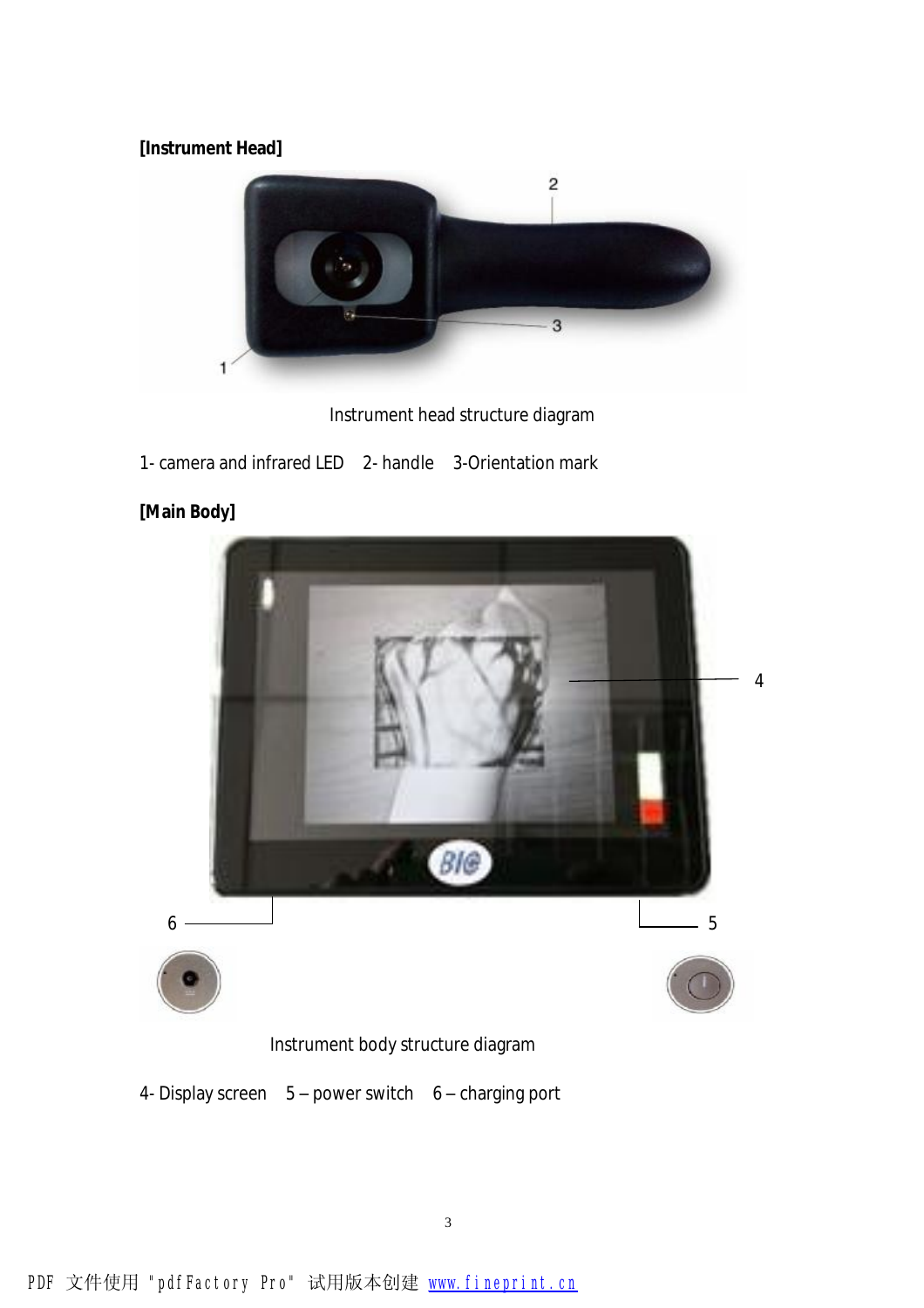#### **Operation**

- 1. Open the package and take out the instruction manual. Please read this section first.
- 2. Take out the machine and put it on the table. To make it easy for operation, BS6000 Vein Imaging Instrument can be held in hand, and also can be installed on desktop bracket; adjust head clamp manually to suitable position and angle for operation (See the complete assembly diagram of the instrument body and bracket on page 5).
- 3. Touch the power switch for about 1-2 seconds, turn on the instrument, wait for about 5 seconds system will open software automatically, enter in angiograph software interface and the device gets ready for work.
- 4. Make observed part 140-180mm below infrared illuminant which is the best observation distance , venous vascular distribution can be shown on the screen after stabilization . When the head is pointed at the target area, the red orientation mark will be displayed in the target area, which is the center position of the lens, and the red mark moves in the direction of moving the image.
- 5. The top left corner of the screen is a display of battery capacity .In the lower right corner of the screen, there are three buttons, the enhanced mode button, the wide/narrow screen conversion button, and the shutdown button.

Enhanced button: the default is enhanced mode (image is processed to highlight blood vessels), turn off and turn to normal image mode;

Wide/narrow screen conversion button can be used to adjust the image display size on the enhanced mode for different requirements;

Shutdown button: close the device.

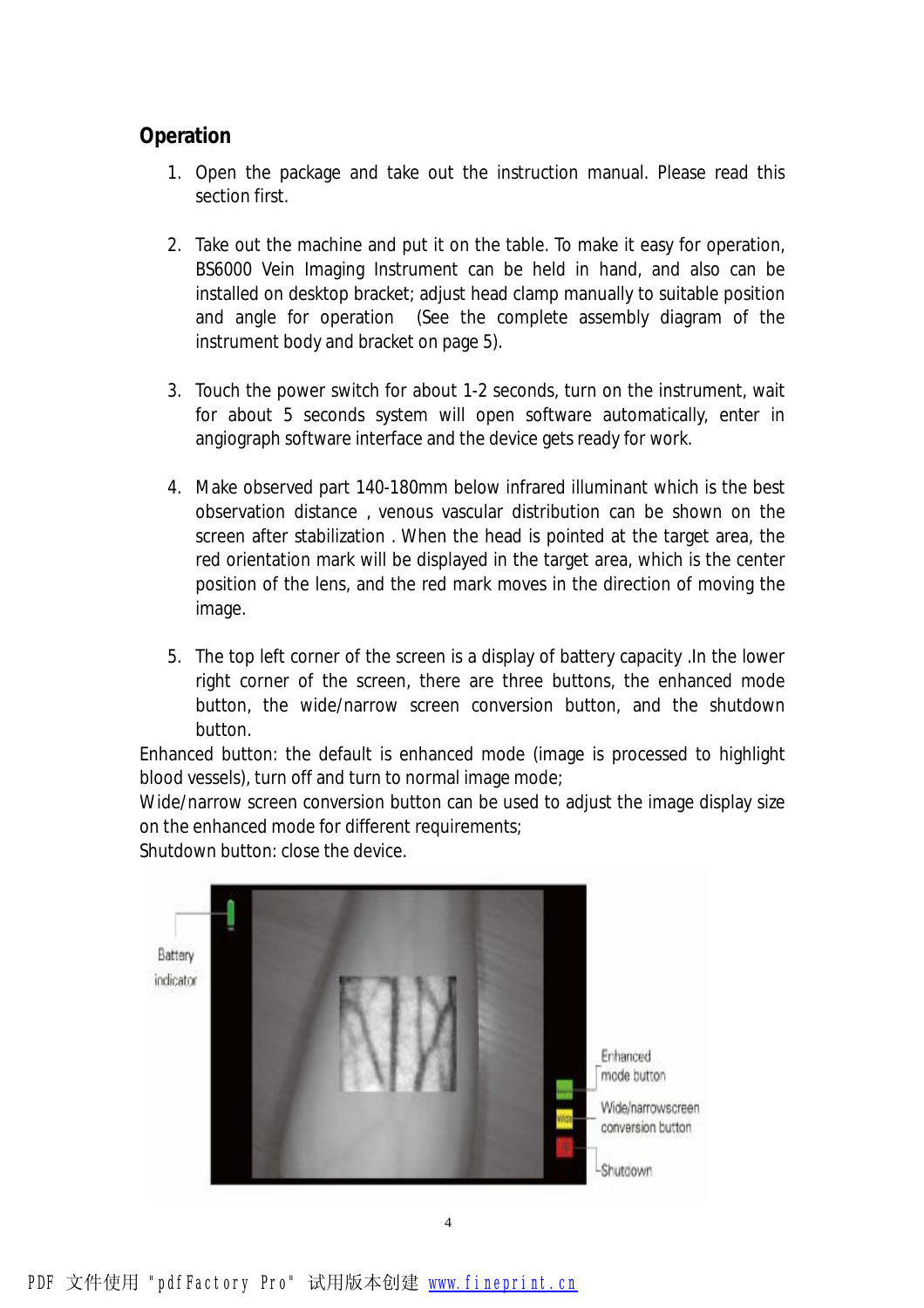**Shutdown:** 



Complete assembly diagram of instrument main body and bracket



# **[Attention ]**

1. Please read the instruction manual carefully before using the instrument. Connect the power adapter of the instrument to the DC charging port, and remove the power adapter when charging is completed. Then directly using the preset cell to observe and find the subcutaneous blood vessels.

2. The device allows medical personnel or trained personnel to operate.

3. This instrument can be used for venous puncture on the surface of skin that is scarred, tattooed, birthmark, or hairy.

4. Please ensure that the supporting bracket and instrument are stable on the table